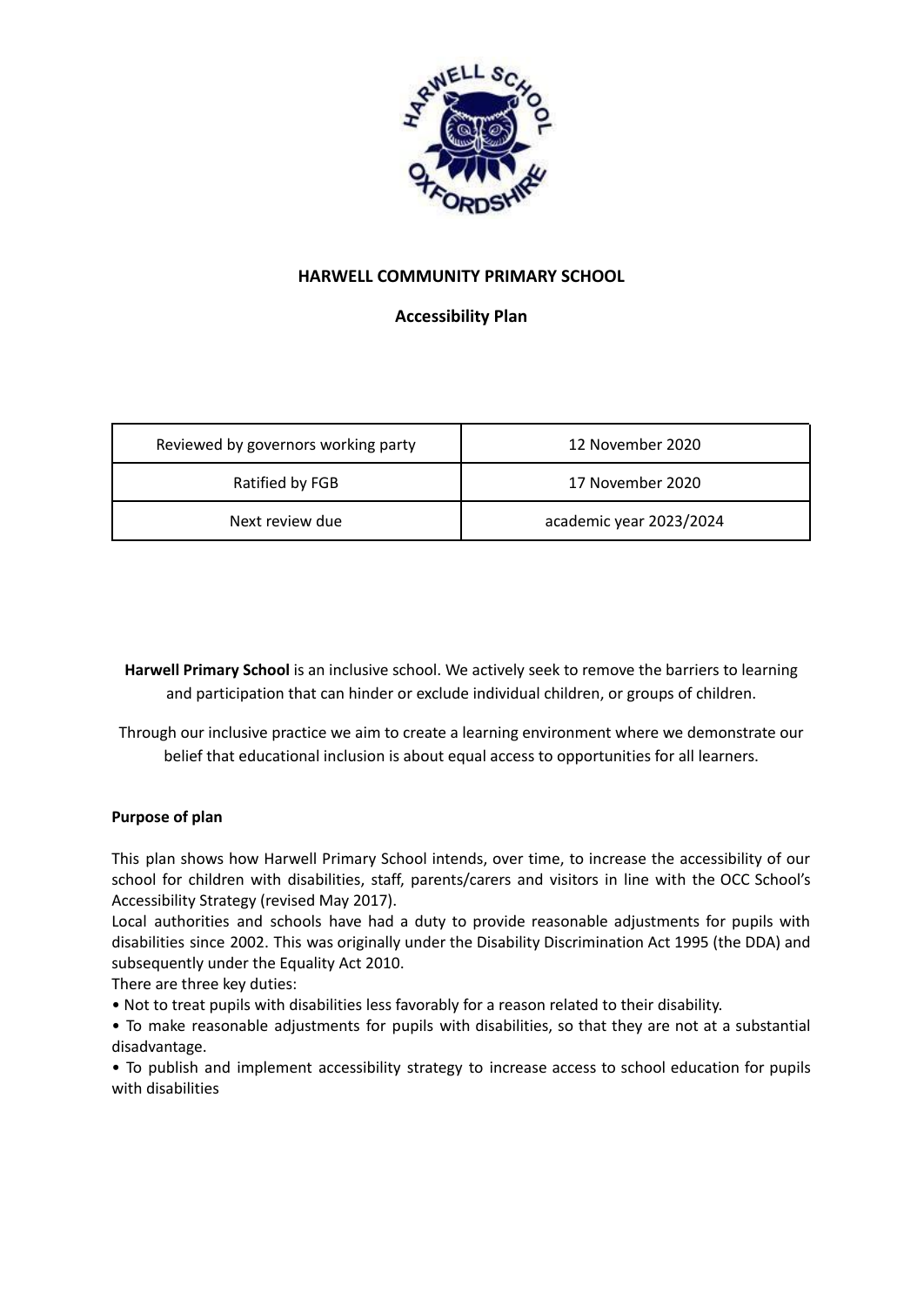## **Definition of disability**

A person has a disability if he/she has a physical or mental impairment that has a substantial and long-term adverse effect on his/her ability to carry out normal day- to-day activities.

A child's ability to memorise, concentrate, learn, speak, move, make and maintain positive relationships is central to their education. An impairment that has a long-term and substantial effect on a child's ability to do these things may amount to a disability.

## **Areas of planning responsibilities**

- Ensuring access for children with disabilities to the school curriculum (this includes teaching and learning and the wider provision of the school such as participation in extracurricular activity clubs, leisure and cultural activities or school visits)
- Improving access to the physical environment of schools (this includes improvements to the physical environment of the school and physical aids to access education)
- Improving the delivery of written information to children with disabilities (this will include planning to make written information that is normally provided by the school to its children available to children with disabilities. The information should take account of children' disabilities and children' and parents' preferred formats and be made available within a reasonable timeframe)

## **Contextual information**

Harwell Primary school is a mid 20<sup>th</sup> Century building with later additions. The site has been a school building since it opened. Wheelchair access is via the main entrance; alternatively from the playground to the ground floor facilities. The whole site is on one level: all main entrances to the site are at ground level. A disabled toilet is available on the ground floor near the staffroom, between the key stages. Disabled shower facilities are available in the changing rooms on the ground floor. All access to the outside areas is level and there are no steps or barriers.

#### **Current range of known disabilities**

The school has children with a range of disabilities to include moderate and specific learning disabilities

We have a small number of children and parents who have specific physical disabilities.

*Should the range of disabilities change then a review of access would be triggered.*

#### **A) Increasing access for children with disabilities to the school curriculum.**

Improving teaching and learning lies at the heart of our school. Through self-review and Continuous Professional Development (CPD), we aim to enhance staff knowledge, skills and understanding to promote excellent teaching and learning for all children. We aim to meet every child's needs within mixed ability, inclusive classes.

It is a core value of the school that all children are enabled to participate fully in the broader life of the school. Consequently, all children are encouraged to attend age relevant after school extra curricular activity clubs, leisure and cultural activities and educational visits.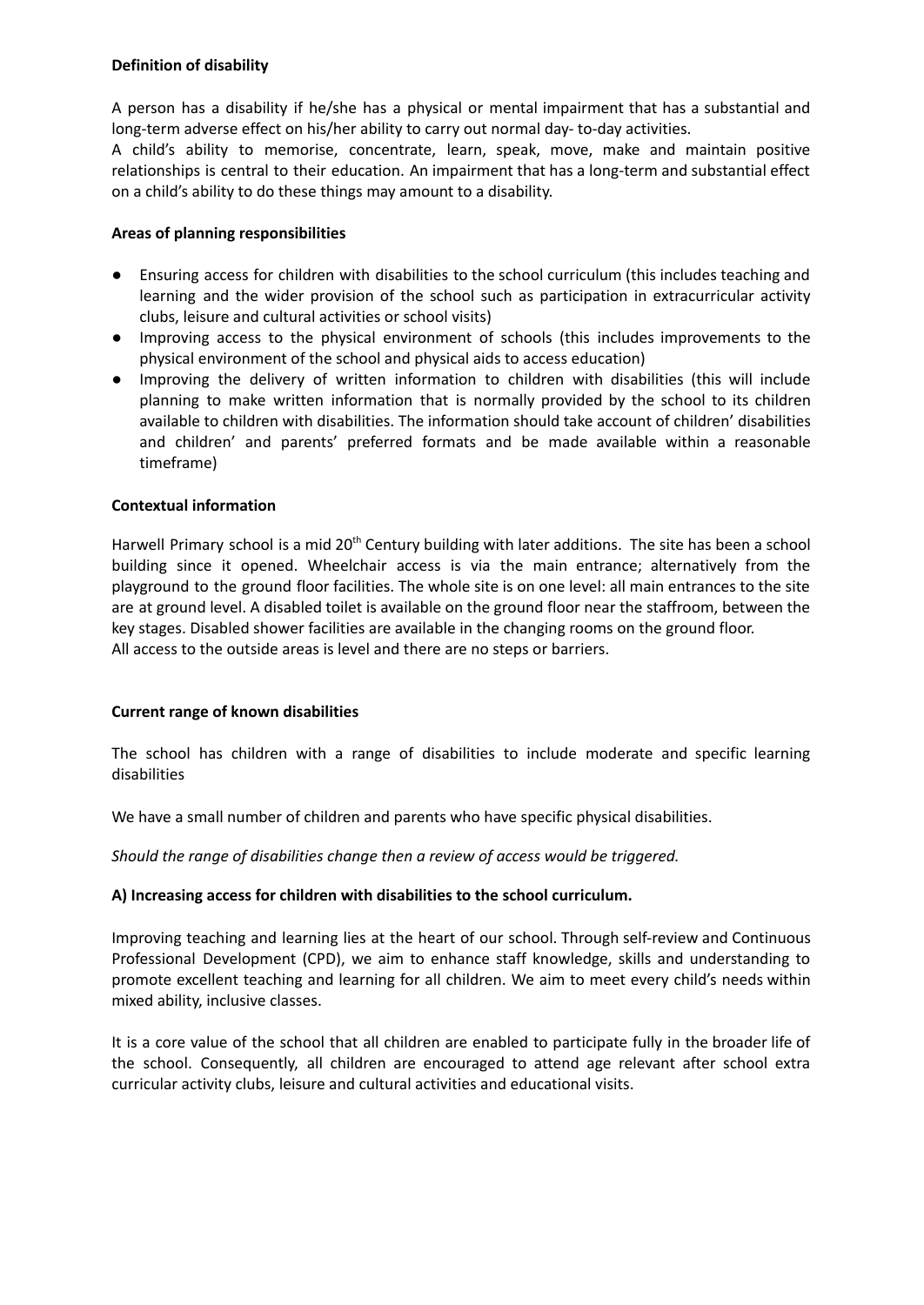| <b>Target</b>      | <b>Strategies</b>                       | <b>Time scale</b> | <b>Responsibility</b> | <b>Success Criteria</b> |
|--------------------|-----------------------------------------|-------------------|-----------------------|-------------------------|
| Increase           | Be aware of staff training              | On-going          | HT/ Senco             | Raised staff            |
| confidence of all  | needs on curriculum                     | and as            |                       | confidence in           |
| staff in           | access                                  | required          |                       | strategies for          |
| differentiating    |                                         |                   |                       | differentiation         |
| the curriculum     | Assign CPD for dyslexia,                |                   |                       | and increased           |
|                    | differentiation and                     |                   |                       | pupil participation     |
|                    | recording methods                       |                   |                       |                         |
|                    |                                         |                   |                       |                         |
|                    | Online learning modules if              |                   |                       |                         |
|                    | required                                |                   |                       |                         |
| Ensure             | Be aware of staff training              | As                | Senco                 | Raised confidence       |
| classroom          | needs and provide                       | required          |                       | of support staff        |
| support staff      | in-house or specialist                  |                   |                       |                         |
| have specific      | training if needed                      |                   |                       |                         |
| training on        |                                         |                   |                       |                         |
| disability issues  | Staff assess appropriate                |                   |                       |                         |
|                    | <b>CPD</b>                              |                   |                       |                         |
|                    |                                         |                   |                       |                         |
|                    | Online learning modules if              |                   |                       |                         |
|                    | required                                |                   |                       |                         |
| Ensure all staff   | Set up a system of                      | As                | Senco                 | All staff aware of      |
| are aware of       | individual access plans for             | required          |                       | the needs of the        |
| curriculum         | children with disability                |                   |                       | individual              |
| access for         | when required.                          |                   |                       |                         |
| disabled           |                                         |                   |                       |                         |
| children           | Information sharing with                |                   |                       |                         |
|                    | all agencies involved with<br>the child |                   |                       |                         |
| Use ICT software   | Install appropriate                     | As                | ICT support           | Wider use of ICT to     |
| to support         | software to support                     | required          |                       | support learning for    |
| learning           | learning where needed                   |                   |                       | children with SEN       |
| All educational    | Develop guidance for staff              | As                | Class teacher         | All children in the     |
| visits to be       | on making trips accessible              | required          |                       | school are able to      |
| inclusive to all   |                                         |                   |                       | access all              |
|                    | Ensure each venue for                   |                   |                       | educational visits      |
|                    | educational trips and                   |                   |                       | and take part in a      |
|                    | events is vetted for                    |                   |                       | wide range of           |
|                    | accessibility                           |                   |                       | activities and          |
|                    |                                         |                   |                       | events                  |
| <b>Target</b>      | <b>Strategies</b>                       | <b>Time scale</b> | <b>Responsibility</b> | <b>Success Criteria</b> |
| <b>Review PE</b>   | Gather information on                   | As                | PE co-ordinator       | All children to have    |
| curriculum to      | inclusive PE and disability             | required          |                       | access to PE and be     |
| ensure PE is       | sports                                  |                   |                       | given the               |
| accessible to all  |                                         |                   |                       | opportunity to excel    |
| including access   |                                         |                   |                       | at sport.               |
| to pool facilities |                                         |                   |                       |                         |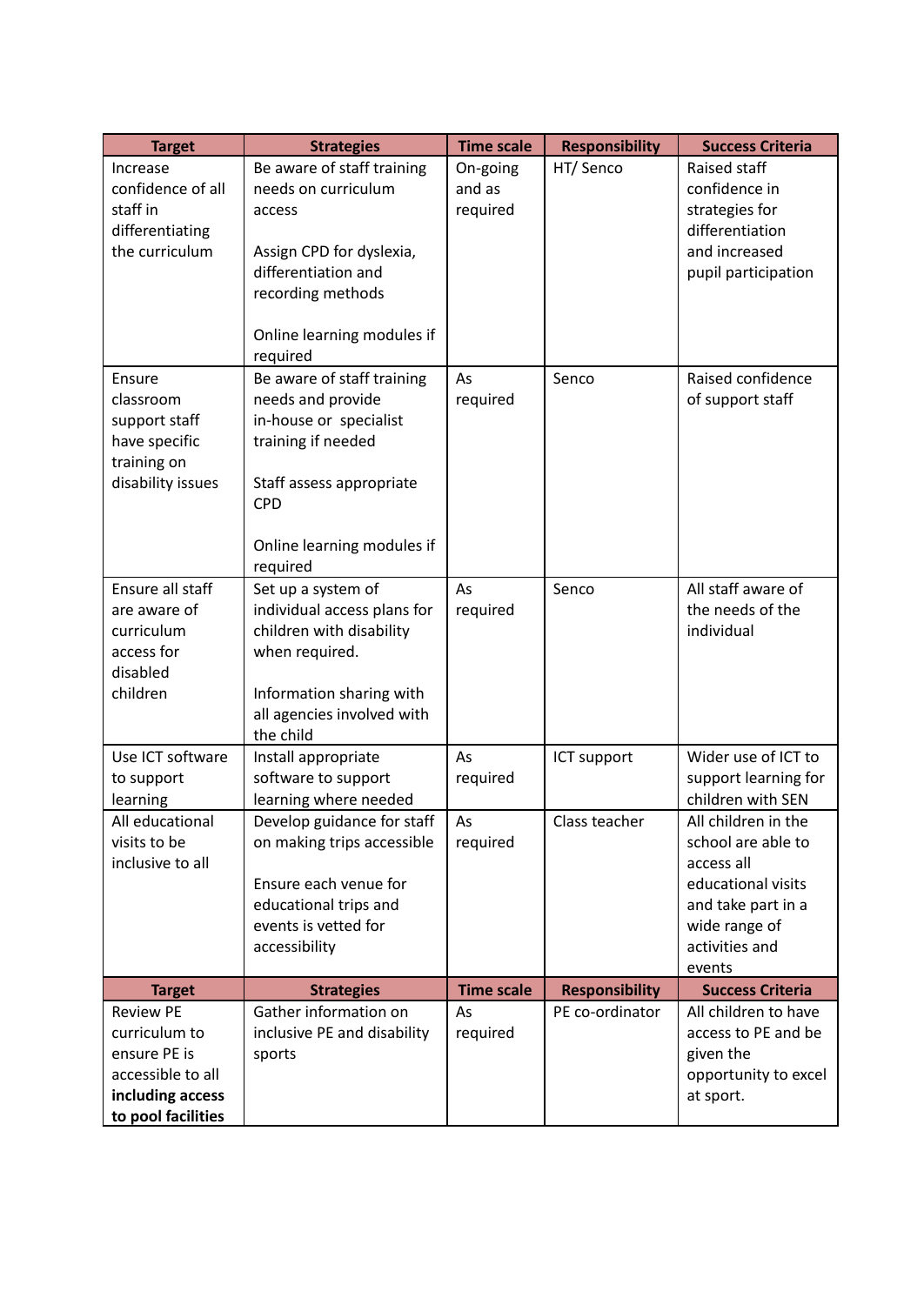|                                                 | Invite disabled<br>representatives of sports<br>to come into school to<br>champion inclusion  |  |  |
|-------------------------------------------------|-----------------------------------------------------------------------------------------------|--|--|
| ensuring we have<br>a link governor<br>for SEND | Ensure that the governor<br>is appropriately trained<br>Annual visit to monitor<br>and review |  |  |

## **B) Improving access to the physical environment of the school**

Harwell is a ground floor site with excellent access to the building. Provision, in exceptional cases, will be negotiated when a pupil's specific needs are known.

We have a wide range of equipment and resources available for day to day use. We keep resource provision under constant review. The school's Improvement planning process is the vehicle for considering such needs on an annual basis.

| <b>Target</b>                                                              | <b>Strategies</b>                                                                                                          | <b>Time</b><br>scale                    | <b>Responsibility</b>                                                    | <b>Success criteria</b>                                                                       |
|----------------------------------------------------------------------------|----------------------------------------------------------------------------------------------------------------------------|-----------------------------------------|--------------------------------------------------------------------------|-----------------------------------------------------------------------------------------------|
| The school is<br>aware of and<br>responsive to<br>the access<br>needs of   | To create access plans<br>for individual disabled<br>children as part of the<br>provision mapping<br>process when required | As required                             | Senco                                                                    | Provision maps and<br>profiles in place for<br>children with<br>disabilities<br>and all staff |
| children with<br>disabilities,<br>staff,<br>governors,                     | Be aware of staff,<br>governors and parents<br>access needs and meet                                                       | Induction and<br>ongoing if<br>required | Headteacher                                                              | aware of children<br>needs<br>All staff and<br>governors feel                                 |
| parent/carers<br>and visitors<br>(i.e. pool<br>access)                     | as appropriate<br>Through questions and<br>discussions find out the<br>access needs of                                     | Annually                                | Headteacher                                                              | confident their<br>needs are met<br>Parents/ carers                                           |
|                                                                            | parents/carers<br>Consider access needs<br>during recruitment                                                              | Recruitment<br>process                  | Headteacher                                                              | have full access to<br>all school activities                                                  |
|                                                                            | process<br>Ensure staff aware of<br><b>Environment Access</b><br>Standard                                                  | As required                             |                                                                          | Access issues do<br>not influence<br>recruitment and<br>retention issues.                     |
| Layout of<br>school to allow<br>access for all<br>children to all<br>areas | Consider needs of<br>children with disabilities,<br>parents/carers or<br>visitors when<br>considering any<br>redesigning   | As required                             | Head/<br>Governors/<br><b>Business</b><br>Manager/<br>School<br>Surveyor | Re-designed<br>buildings are<br>usable by all                                                 |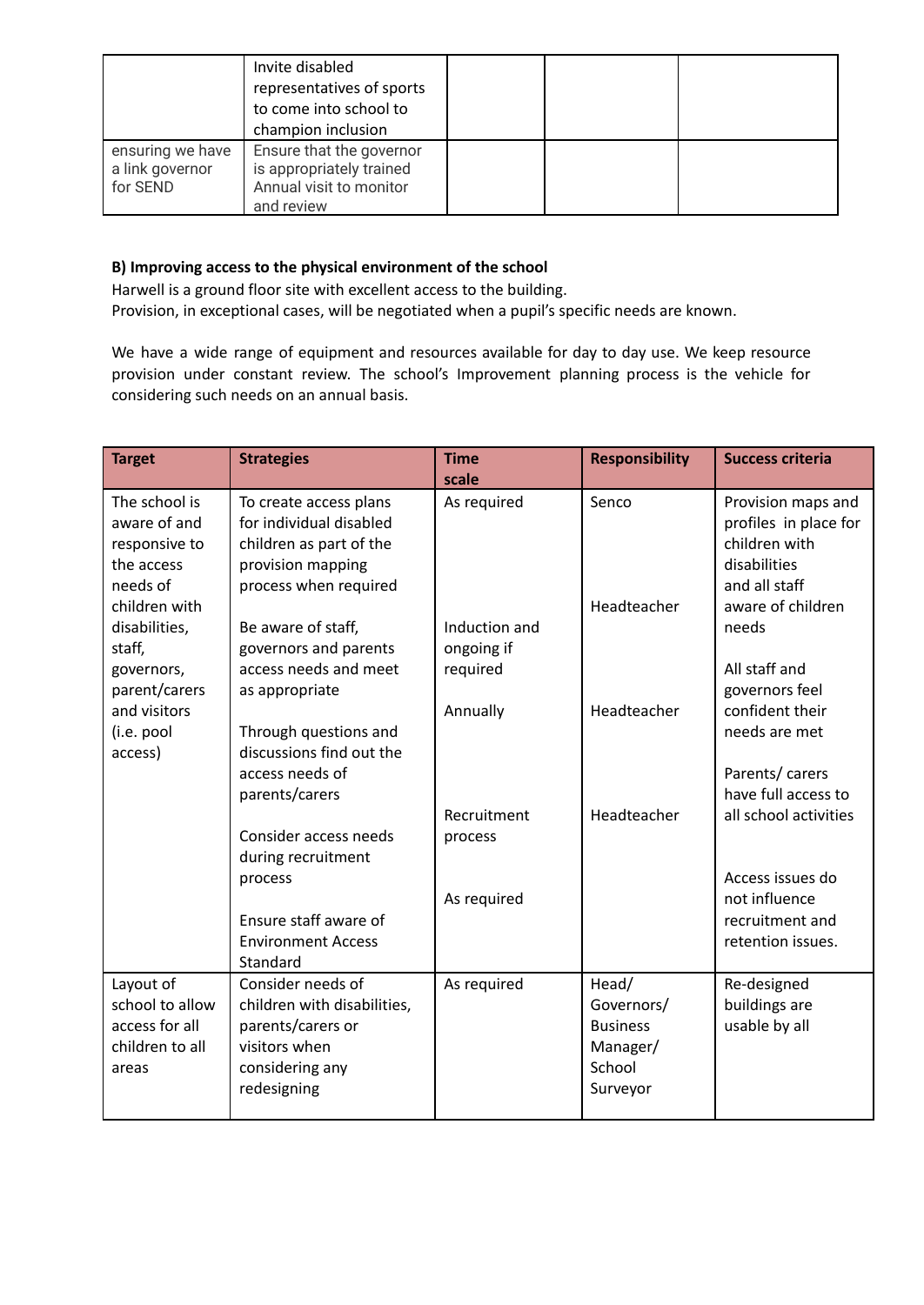| <b>Target</b>                                                                            | <b>Strategies</b>                                                                                                                                                                              | <b>Time</b><br>scale                                      | <b>Responsibility</b>                                                    | <b>Success criteria</b>                                                                          |
|------------------------------------------------------------------------------------------|------------------------------------------------------------------------------------------------------------------------------------------------------------------------------------------------|-----------------------------------------------------------|--------------------------------------------------------------------------|--------------------------------------------------------------------------------------------------|
| Ensure access<br>to school office<br>and parent<br>reception<br>area for all             | Develop system to<br>allow independent entry<br>for wheelchair users                                                                                                                           | Consider in<br>any new<br>development<br>planning         | Head/<br>Governors/<br><b>Business</b><br>Manager/<br>School<br>Surveyor | <b>Disabled</b><br>parents/carers/<br>visitors feel<br>welcome                                   |
| Improve<br>signage and<br>external access<br>for visually<br>impaired<br>people          | Yellow strip mark step<br>edges Yr 2, by the pool<br>and curb.                                                                                                                                 | On going                                                  | <b>Business</b><br>manager/Head                                          | Visually<br>impaired<br>people feel safe<br>in school<br>grounds                                 |
| Ensure all<br>children with<br>disabilities<br>can be safely<br>evacuated                | Put in place Personal<br><b>Emergency Evacuation</b><br>Plan (PEEP) for all children<br>with disabilities<br>Develop a system to<br>ensure all staff are<br>aware of their<br>responsibilities | As required<br>Each September                             | Health and<br>Safety officer                                             | All disabled<br>children and staff<br>working<br>alongside are<br>safe in the<br>event of a fire |
| Ensure<br>accessibility of<br>access to IT<br>equipment                                  | Alternative equipment<br>in place to ensure<br>access to all hardware,<br>talking text and talking<br>typing available on all<br>chrome books.                                                 | Ongoing and as<br>required<br>Software may be<br>required | ICT provider                                                             | Hardware and<br>software available<br>to meet the needs<br>of children as<br>appropriate         |
| <b>Ensure hearing</b><br>equipment in<br>classrooms to<br>support<br>hearing<br>impaired | Liaise with VI/HI on<br>information with regard<br>to the visual impaired<br>and hearing impaired<br>children                                                                                  | As required                                               | LA Hearing<br>officers                                                   | All children<br>have access to<br>the equipment                                                  |
| All fire escape<br>routes are<br>suitable for all                                        | Seek support from LA<br>hearing impaired unit<br>on the appropriate<br>equipment<br>Make sure all areas of<br>school can have<br>wheelchair access                                             | On-going<br>and as<br>required<br>and as<br>appropriate   | LA<br><b>Business</b>                                                    | All disabled<br>staff, children<br>and visitors<br>able to have<br>safe<br>independent<br>egress |
|                                                                                          | Egress routes visual<br>check                                                                                                                                                                  | Weekly                                                    | Manager                                                                  |                                                                                                  |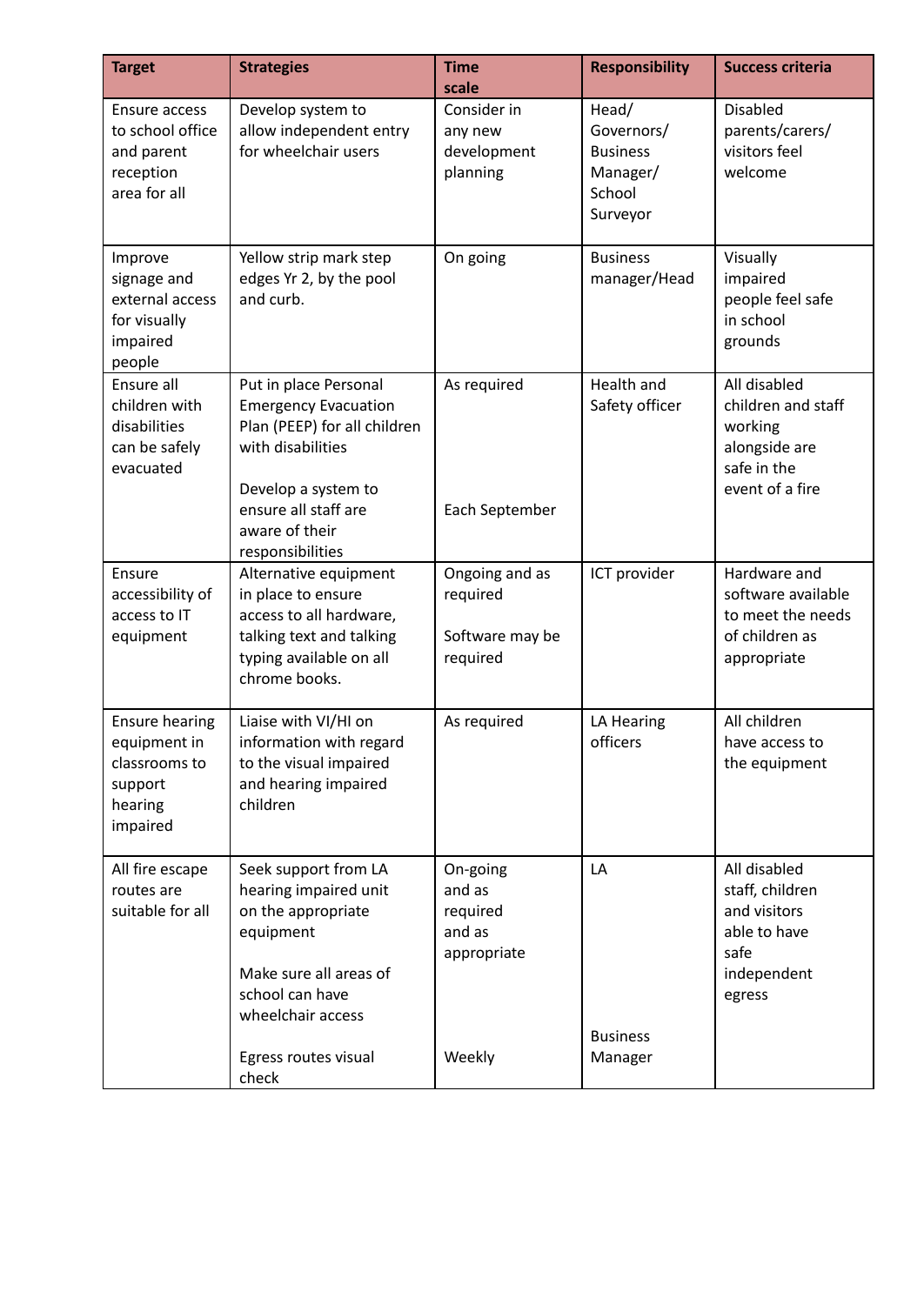## **C) Improving the delivery of written information to children with disabilities and parents**

This will include planning to make written information that is normally provided by the school to its children, available to children with disabilities. Examples might include handouts, textbooks and information about school events. The information should take account of children's disabilities and children' and parents' preferred formats and be made available within a reasonable timeframe.

We will also take account of the needs of disabled parents/carers and ensure that we provide information that has been given to all parents/carers in a preferred format so that the parent/ carer can access the information.

| <b>Target</b>             | <b>Strategies</b>                                 | <b>Time scale</b> | <b>Responsibility</b> | <b>Success criteria</b>                |
|---------------------------|---------------------------------------------------|-------------------|-----------------------|----------------------------------------|
| Review                    | Provide information and                           | During            | School office         | All parents                            |
| information to            | letters in clear print in                         | Induction         |                       | receive                                |
| parents/carers            | "simple" English                                  |                   |                       | information in a                       |
| to ensure it is           |                                                   |                   |                       | form that they                         |
| accessible.               | The school office will                            | Ongoing           | <b>School Office</b>  | can access                             |
|                           | support                                           |                   |                       |                                        |
|                           | and help parents to access                        |                   |                       |                                        |
|                           | information and complete                          |                   |                       |                                        |
|                           | school forms                                      |                   |                       |                                        |
|                           |                                                   |                   |                       | All parents/ carers                    |
|                           | Ensure website and all                            | Ongoing           | Office/ Website       | are able to easily                     |
|                           | document accessible via                           |                   | design team           | access information                     |
|                           | the school website can be                         |                   |                       | relevant to their                      |
|                           | accessed by the visually                          |                   |                       | child                                  |
|                           | impaired.                                         |                   |                       |                                        |
| Improve the               | Provide suitably enlarged,                        | As                | Office                | Excellent                              |
| delivery of               | clear print for children with                     | required          |                       | communication                          |
| information in            | a visual impairment as                            |                   |                       |                                        |
| writing in an             | needed                                            |                   |                       |                                        |
| appropriate<br>format     |                                                   |                   |                       |                                        |
| Ensure all staff          | Guidance to staff on                              |                   | Senco                 |                                        |
| are aware of              |                                                   | Ongoing           |                       | Staff produce their<br>own information |
|                           | dyslexia and accessible<br>information, including |                   |                       |                                        |
| guidance on<br>accessible | visual stress (colours)                           |                   |                       |                                        |
| formats                   |                                                   |                   |                       |                                        |
| Annual review             | Develop child-friendly                            | Ongoing           | Senco                 | Staff more aware of                    |
| information to            | review formats                                    |                   |                       | child's preferred                      |
| be as accessible          |                                                   |                   |                       | method of                              |
| as possible               |                                                   |                   |                       | communication                          |
|                           |                                                   |                   |                       |                                        |

| Target    | <b>Strategies</b>     | <b>Time scale</b> | <b>Responsibility</b> | <b>Success criteria</b> |
|-----------|-----------------------|-------------------|-----------------------|-------------------------|
| Languages | New arrivals protocol | As                | School office/        | Confidence of           |